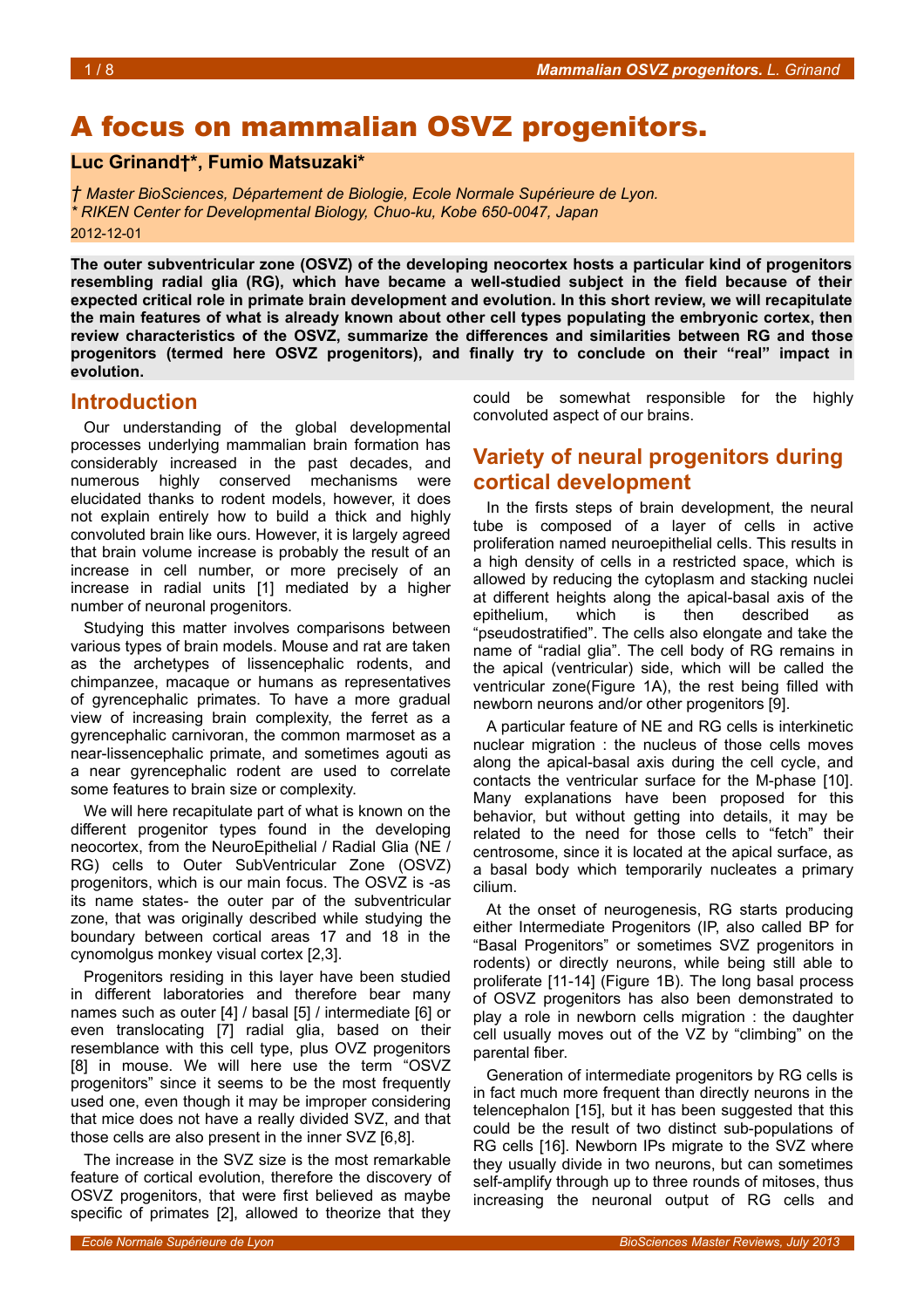unveiling a possible role in the expansion of the cerebral cortex [11,15,17-19]. An interesting study on the appearance of neuronal markers in IP daughter cells suggests that pre-mitotic IPs might be already initiating differentiation [20], which feels contradictory with this (even limited) ability to proliferate.



<span id="page-1-0"></span>**Figure 1. (A)** Neuroepithelial cells elongate and become Radial Glia, **(B)** then either generates directly neurons or Intermediate progenitors that can self-amplify up to three times before terminal differentiation into neurons. **(C)** legend for schematics used in this review. In every illustration, the apical side (ventricular) will be represented down, and the basal side (pial surface) up.

Another class of progenitors exists in the VZ which is called Short Neural Precursors (SNPs) in reference to their short basal process. Very little is known about this cell type, except that they seem to be exclusively neurogenic, and usually located at the ventricular surface. They were at first believed to be some kind of IP subclass [21,22], but this has been denied not so long ago [23]. According to the authors, it would appear that neurons produced by this cell type populate significantly deeper regions than IPs, predominantly in layer IV. No hypotheses concerning their precise role has been formulated yet.

#### **What is the OSVZ ?**

The outer subventricular zone has been defined by the presence of an inner fiber layer (IFL) dividing the SVZ (Figure [2\)](#page-1-1). The outer part was characterized as having a lower cell density as well as mitotic figures in it [2,3], but the fiber-based division is not always present or easily visible depending on studied species. With the increasing interest and knowledge on OSVZ progenitors, it became possible to give a more refined molecular definition to this zone.



<span id="page-1-1"></span>**Figure 2. Division of the subventricular zone by the inner fiber layer (IFL) in the visual cortex of macaque embryos.** Provided by Smart et al. 2002.

A recent study on macaque, ferret and rat [7] characterized the Inner/Outer SVZ boundary in those three species using staining against Tau-1 for axonal fibers, Tbr2 for IPs and Pax6 for RG (and OSVZ progenitors [24,25]) as well as DAPI or Nissl to assess cell density. The IFL was seen only in the macaque occipital lobe, but wasn't apparent or had a different aspect in other cortical regions. In ferret and rat no clear IFL was present, however, the inner part of the OSVZ was often characterized by oblique or tangential streams of cells. This had been previously considered as a possible "vestigial" form of an IFL [26], but considered here by the authors as likely to be a simple migratory stream of newborn cells [7].

The main features we can retain are :

• Tau-1 staining in macaque resulted in a "striated" pattern in the OSVZ, and scarce labeling in the ISVZ and VZ. Observations on rat and ferret gave similar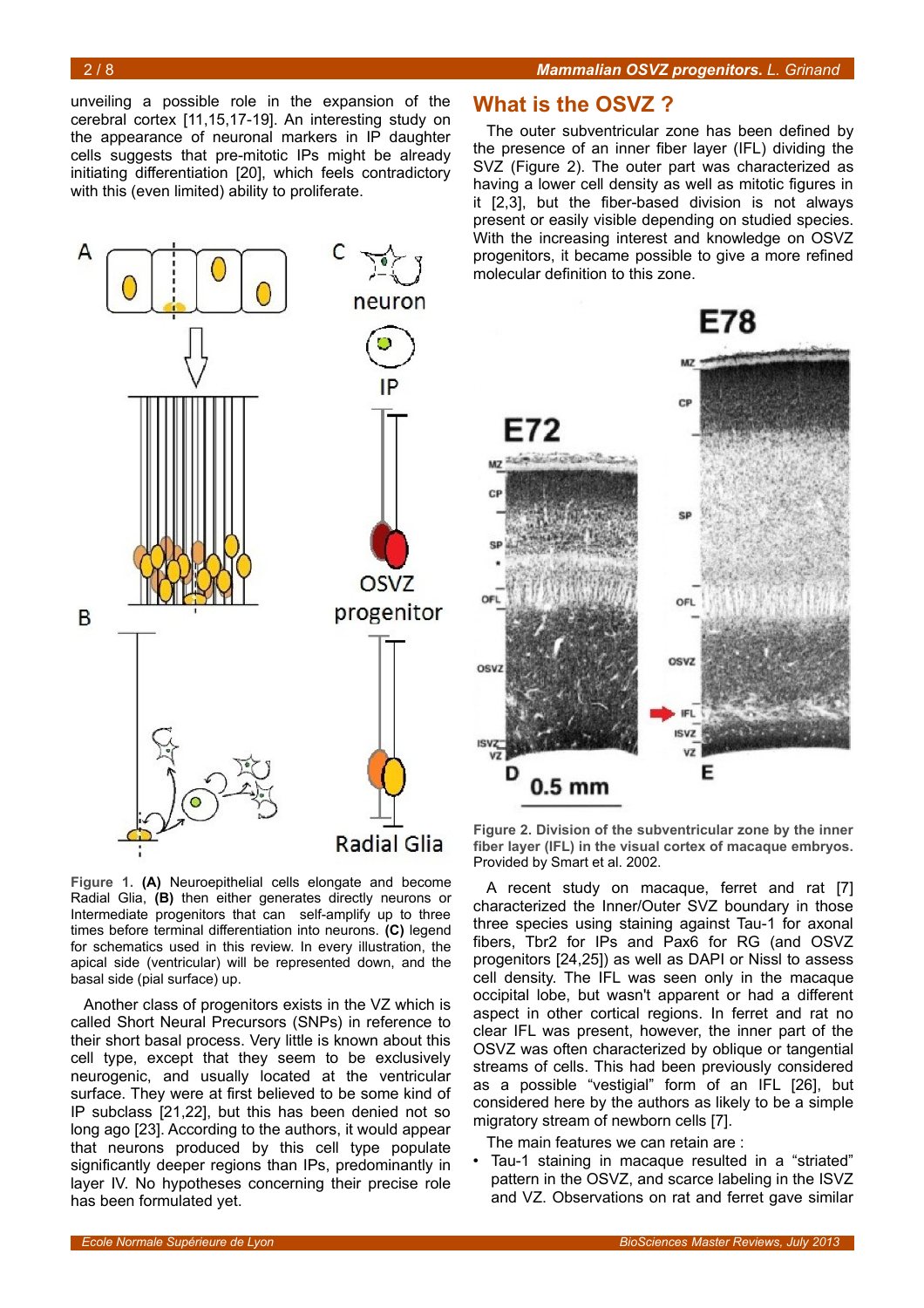

<span id="page-2-0"></span>**Figure 3. Differential staining intensity for Tbr2, Pax6, Tau-1 and DAPI along the apical-basal axis.** Tbr2 is characteristic of IPs, numerous in the ISVZ. Tau-1 stains axonal fibers present especially in the OSVZ, a striated pattern can be seen in the inner part of the OSVZ. DAPI stainings reveals a lower cell density in the OSVZ compared to the ISVZ and VZ. Pax6 stains both RG and OSVZ progenitors, but do not help defining the I/OSVZ boundary.

results.

- Tbr2 showed a dense staining band in the tau-free zone (supposedly the ISVZ) and a diffuse band in the tau- striated region (inner part of the OSVZ) in every species.
- Pax6 presented a strong labeling in the VZ. A diffused staining of Pax6 shows no sensible difference between inner and outer SVZ.
- Cell density, as assessed with DAPI or Nissl staining evidenced a high cell density in the VZ and in the ISVZ, but a lower density in the OSVZ in studied species.

To solve the problem in species lacking an IFL, these results allows us to define the OSVZ as the low cell density, high Tau-1, and low Tbr2 region of the SVZ, as opposed to the high cell density, low Tau-1, and high Tbr2 ISVZ (Figure [3\)](#page-2-0).

# **OSVZ progenitors arise from a particular kind of radial glia division**

Except in the very early stages of neurogenesis, RG cells divide in an asymmetric manner, but with a vertical cleavage plane (perpendicular to the ventricular surface), contradicting the expected model of asymmetric division : for cells showing only an apicalbasal polarity axis, a vertical cleavage plane should be symmetric, and asymmetric divisions should theoretically involve an horizontal cleavage plane (parallel to the ventricular surface) [27]. An asymmetric division means the two resulting daughter cells do not share equally constituents of the mother cell, or more generally (which is often the result) does not have the same fate.

RG cells are characterized by their apical and basal

processes, and their partition into daughter cells are thought to play important roles in the decision of daughter cell fate [28] (for more extensive explanations on progenitor cells polarity and mitotic spindle orientation, recent reviews are available [29,30]). The basal process can only be inherited by one daughter cell, while the apical domain is usually split. The daughter cell inheriting both apical and basal anchoring "remains" a radial glia cell, while the other daughter cell generally turns either into a neuron or IP, and can sometimes regrow a basal process to recover a RG identity depending on the embryonic stage and observed region.

These asymmetric mitoses requires precise control of the mitotic spindle, which is the focus of numerous studies. Knocking in/out some spindle control related genes sometimes results in a randomization of mitosis cleavage plane, therefore unable to segregate correctly RG apical and basal processes. An unexpected consequence of these experiments was the presence in the upper brain layers of numerous, abnormally localized RG-like (or at least Pax6+) progenitors [27,31,32].

We could therefore expect that this deregulation of the mitotic spindle caused an unusual segregation of apical and basal processes : one daughter cell inherits only the entire apical process, and behave like the standard product of a RG division, while the other one retains only the basal process, and usually migrates to become an OSVZ progenitor (Figure [4\)](#page-3-0). This scenario would be consistent with the presence in mice of an endogenous yet small population of this cell type, which correlates with a low frequency of naturallyoccurring oblique mitoses separating apical and basal processes [4,8]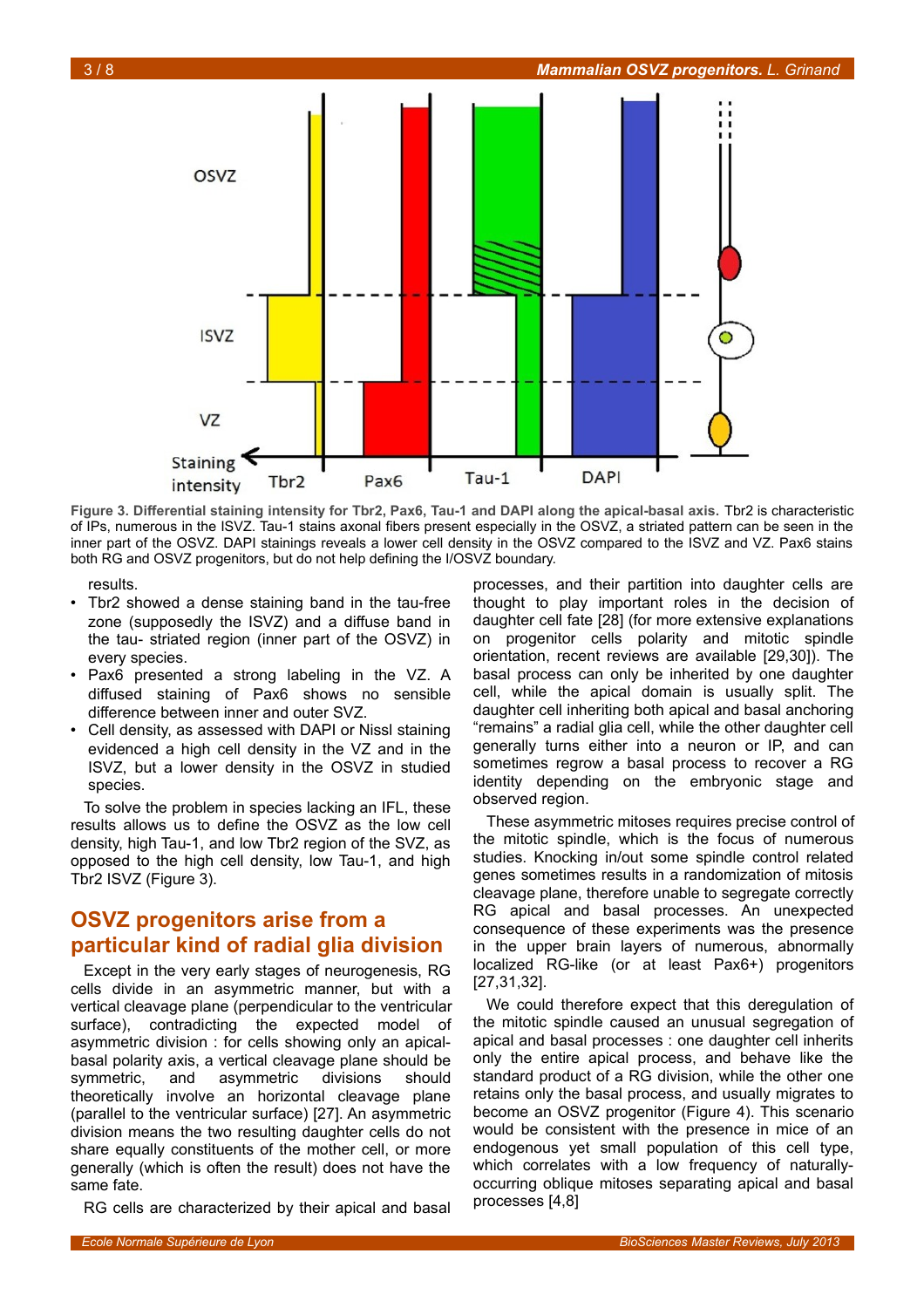Such observations however rises interrogations concerning the true nature progenitors obtained this way : are they really proper OSVZ progenitors ? Would the apical and basal processes be the main cell fate determinants involved here ? Are they some kind of aberrant radial glia cells appearing upon unwanted "incorrect" divisions ? And would OSVZ progenitors be nothing but "floating" RG after an unusual oblique mitosis ?



<span id="page-3-0"></span>**Figure 4. (up)** Different modes of division for RG, the result of vertical cleavage plane is as previously described in figure [1.](#page-1-0) Oblique divisions generates OSVZ progenitors. **(down)** resulting aspect of the developing cortex. SNPs are not shown.

## **OSVZ progenitors are delaminated radial glia**

Two important studies [33,34] have investigated the differences between human OSVZ progenitors and RG to answer that last question. Taken together, these articles cover a wide range of cell characteristics, from well-known proliferation markers to an unexpected electrophysiological study (Table [1\)](#page-4-0).

In many aspects, OSVZ progenitor and RG were shown similar : cells were most -if not all- of the time positive for Nestin, BLBP, GLAST and GFAP which is characteristic from RG. Both cells types are also positive for Pax6, Sox2, Ki67 and phospho-vimentin, classically used to identify proliferating cells. Electric resistance of OSVZ progenitors and RG was also comparable (while being different from other cell types found in the OSVZ). Neuronal markers like DCX and βIII-tubulin were never found neither in RG nor in OSVZ progenitors, as well as Tbr2, typically expressed in IP cells. On a behavioral aspect, they retains their basal process during M- phase, and the non-progenitor daughter cell is sometimes able to regrow a basal process to become a progenitor itself, like RG. The study characterizing the OSVZ in macaque, ferret and rat also claims that different sub-populations of OSVZ progenitors can be identified based on Olig2 expression [7] (directs astrocyte formation), echoing possible sub-populations among radial glia cells [16]. It is however credible in both cases that they may in fact be different behavioral stages of the same cell type.

But some differences had also been found : even if this can seem obvious considering their morphology, OSVZ progenitors no longer express apical domain markers such as Par3, ZO-1 and Prominin-1 present in RG. When dividing, as opposed to RG, they tend to show a more randomized mitotic spindle with a reported preference for horizontal cleavage plane, which makes sense with having only one process to segregate. Those two cell types diverge also on their dependency over integrin signaling at the pial (basal) surface : OSVZ progenitors population rapidly decreased upon integrin disruption, while RG proliferation was relatively unaffected [35]. It was however proposed that RG can obtain trophic signals through their apical domain, lowering the effect of basal disruption of integrins [33]. Finally, electrophysiology analyzes revealed "small, brief, inward, tetrodotoxin sensitive currents" in OSVZ progenitors, not shared by RG [34].

Complementaryanalyses using microdissections (ISVZ + VZ was removed) in these studies showed that OSVZ progenitors generate directly or indirectly, both exitatory and GABA inhibitory neurons (assessed by βIII-tubulin and ASCL-1 respectively), but their progeny often seems to proliferate without differentiating or recovering their characteristical RG-like morphology. Some intermediate progenitors (Tbr2 positive cells) originating from the OSVZ have also been reported.

Considering these results, both differences and similarities between those two cell types progenitors suggests, as proposed by the authors, that OSVZ progenitors can be regarded as delaminated RG cells.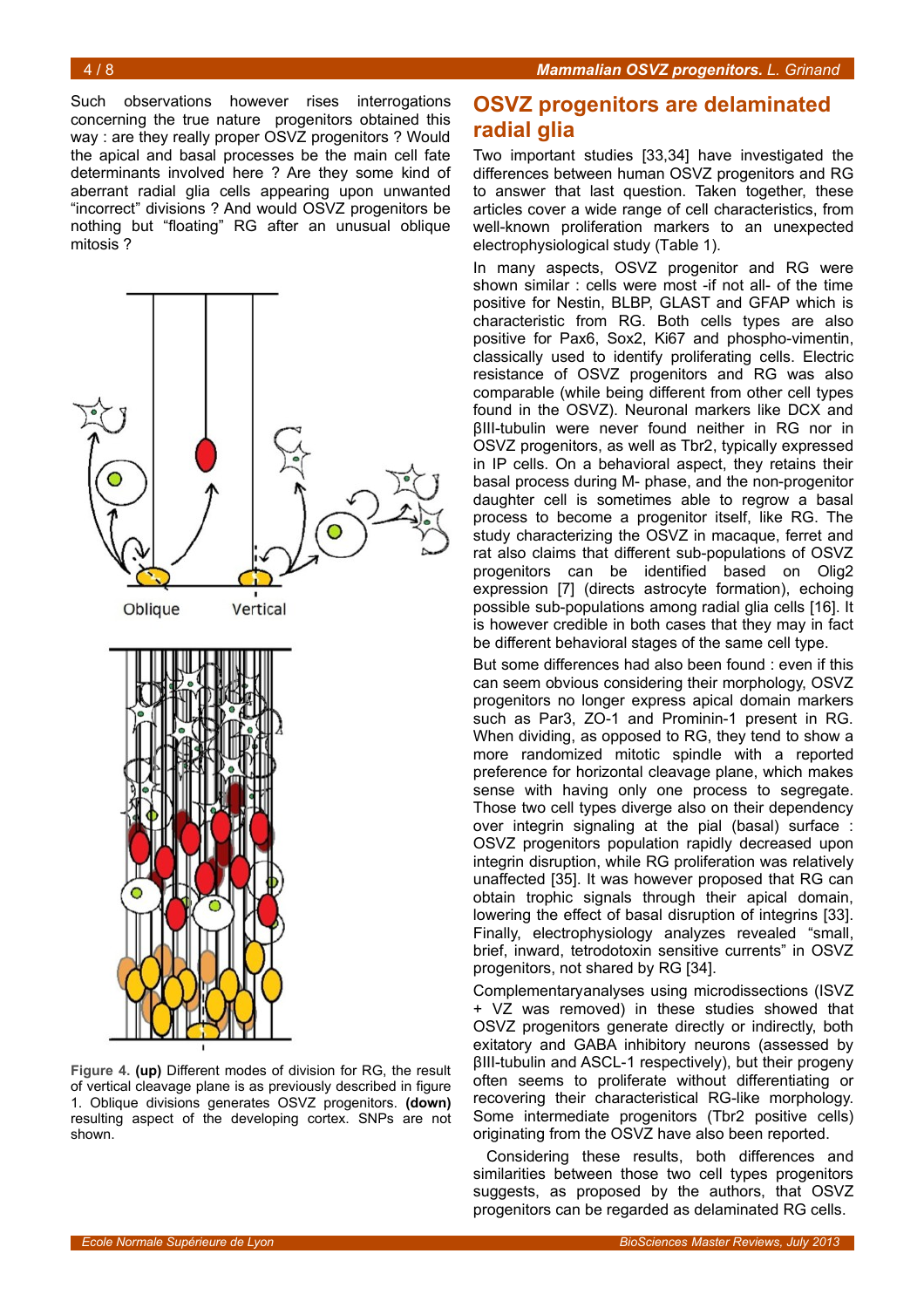<span id="page-4-0"></span>**Table 1. Comparison between radial glia and OSVZ progenitor. Most features tend to show that OSVZ progenitors are delaminated radial glia.**

| Property / gene expression                                   | <b>Radial Glia</b>              | OSVZ<br>progenitor             |
|--------------------------------------------------------------|---------------------------------|--------------------------------|
| <b>RG markers</b>                                            |                                 |                                |
| <b>Nestin</b>                                                | Yes                             | Yes                            |
| <b>BLBP</b>                                                  | Yes                             | Yes                            |
| <b>GLAST</b>                                                 | Yes                             | Yes                            |
| <b>GFAP</b>                                                  | Yes                             | Yes                            |
| <b>Proliferation markers</b>                                 |                                 |                                |
| Pax <sub>6</sub>                                             | Yes                             | Yes                            |
| Sox2                                                         | Yes                             | Yes                            |
| <b>Ki67</b>                                                  | Yes                             | Yes                            |
| P-vimentin                                                   | Yes                             | Yes                            |
| <b>Neuronal markers</b>                                      |                                 |                                |
| <b>DCX</b>                                                   | No                              | No                             |
| <b>BIII-tubulin</b>                                          | No                              | No                             |
| Tbr2                                                         | <b>No</b>                       | No                             |
| <b>Apical domain markers</b>                                 |                                 |                                |
| Par-3                                                        | Yes                             | <b>No</b>                      |
| $ZO-1$                                                       | Yes                             | <b>No</b>                      |
| Prominin-1                                                   | <b>Yes</b>                      | <b>No</b>                      |
| <b>Others</b>                                                |                                 |                                |
| Electric resistance                                          | $\sim$ 500 MQ                   | $~500~\text{M}\Omega$          |
| Electric activity                                            | <b>Passive</b>                  | Small<br>currents              |
| Retain basal process<br>during M-phase ?                     | Yes                             | Yes                            |
| Non-progenitor daughter<br>cell may regrow basal<br>process? | Yes                             | Yes                            |
| Would present sub-<br>populations?                           | Yes                             | Yes                            |
| Dependant on integrins?                                      | <b>Compensation</b><br>expected | Yes                            |
| Mitotic plane orientation                                    | <b>Generally</b><br>vertical    | <b>Random or</b><br>horizontal |

Studies on other species [4,8] have comforted -if not demonstrated- using time-lapse video microscopy the hypothesis that OSVZ progenitors arise from oblique divisions, and have also contributed to characterize OSVZ progenitors, for example, it has been demonstrated that these cells undergo before mitosis what is called "Mitotic Stromal Translocation" (MST), which reminds the Interkinetic Nuclear Migration RG cells undergo, while it is possible this behavior could be a vestigial one-way form of it : the cell body moves toward the basal side, without performing the opposite movement after, which would be difficult due to the

absence of an apical anchoring. The role of the Notch pathway has also been shown to regulate their differentiation [34] as well as the ability for cells to regrow a basal process [8].

### **What role in brain development ?**

OSVZ progenitors have a still unclear role in brain development, it seems obvious that more progenitors means more neurons, which is a necessary step to increase brain size. The basal process of OSVZ progenitors was viewed as a "scaffold" promoting lateral expension [6], or as a way to increase the number of neurogenic columns [34] which, in the end, converges to Rakic's radial unit hypothesis [1], implying that more neurogenic columns would lead to cortical lateral expansion, and in the case of OSVZ progenitors, the lack of apical anchoring could allow an uncoupling of the basal and apical surfaces, which in the end should lead to gyrencephaly.

Even thought some experiments presented above resulted in "extra" OSVZ progenitors to appear, it didn't show a clear relation with brain size. For example mouse Inscutable knock-in randomized cleavage plane and increased brain size, while showing an abnormally high number of Pax6+ cells [36] (being probably OSVZ progenitors) outside of the VZ. However, Huntingtin knock-out also disturbed mitotic spindle control, but premature differentiation of progenitors was observed instead of any OSVZ progenitors-like cells [31]. In the end, these might well be side effects, since some genetic alterations like LGN knock-out also randomized the cleavage plane without any brain size change being reported [8,27].

#### **What role in mammalian evolution ?**

Characterization of the OSVZ in human brain and the discovery of the progenitors it contains led to new hopes for our understanding mammalian brain evolution and development, and maybe finding the key feature underlying human higher intelligence (see for example [1]). However, it has been evidenced later that this cell type was not restricted to primates, but most probably a characteristic of gyrencephalic brains, since OSVZ progenitors have been identified in ferret [26,33]. This prompted researchers to investigate whether this cell type also exists in species with a "simpler" brain, but OSVZ progenitors were again found in the common marmoset (near lissencephalic primate) as well as in agouti (near gyrencephalic rodent) with cell density comparable to ferret or human brain at studied stages [5,37]. It has been proposed that the marmoset lissencephaly evolved from a gyrencephalic primate ancestor [5], but it may not solve the problem considering that even mouse (lissencephalic) presented OSVZ progenitors [4,8].

Nevertheless, these findings does not exclude a possible differential regulation of these cells [38], and the low number of OSVZ progenitors in mouse [4,8] compared to other studied species correlates with the increase in OSVZ size in most gyrencephalic animals [6]. It was also proposed recently that these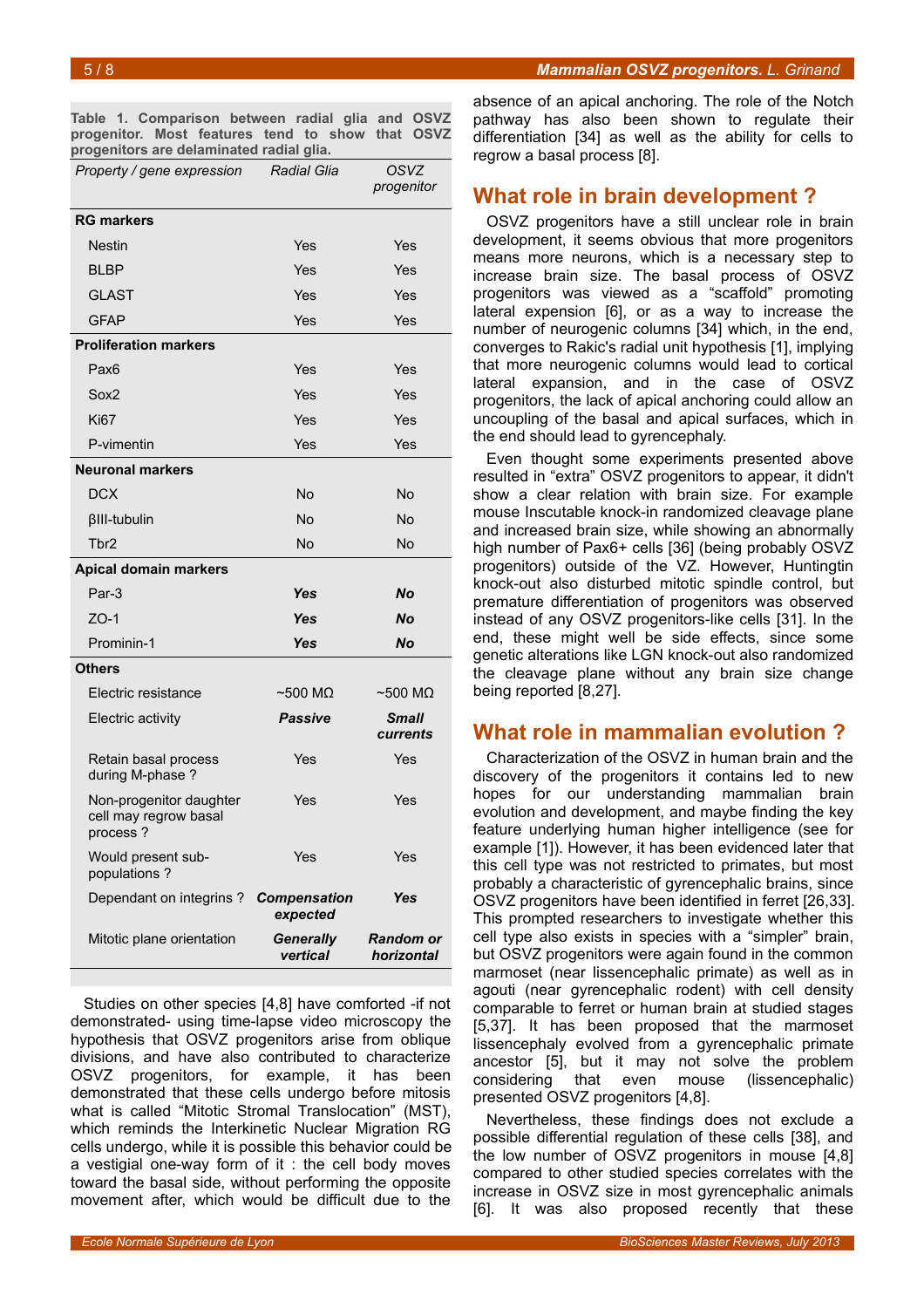progenitors could be a way to develop a larger brain faster [37] instead of increasing size or complexity.

# **Implications for medical researches ?**

Disruption of mechanisms involved in brain development often results in mental retardation syndromes, for example genes involved in microcephaly have been studied and ended up being -at least for part of them- linked to mitotic spindle control in neuronal precursors [39]. Other mental diseases are expected or known to have genetic bases, like schizophrenia, autism, and epilepsy [40]. While researches presented here will probably not provide a cure for the most severe of these disorders, we can hope to learn crucial information to improve the treatment of apparently unrelated conditions like Alzheimer's disease (or neurodegenerative ones in general). Leads explored for treatments usually involve grafts of neuronal tissue or "reactivation" of "dormant" progenitors, and therefore the demonstration that Pax6+ OSVZ progenitors are still present after neurogenesis [7] enlightens new paths to explore for future medical researches.

### **Future researches ?**

Our understanding of the exact role of OSVZ progenitors in brain development and evolution is still limited, but at a first glance, and considering their presence in every studied species, it would seem that their role may not be as crucial as we thought. However, the precise behavior of those cells, and especially their progeny can still show critical differences among species. For example, it could be interesting to investigate whether neurons generated by OSVZ progenitors populate preferentially one cortical layer, like SNP progeny seems to. The relationship between OSVZ progenitors and RG can still undergo further investigations : the endogenous mechanism responsible for shifting an usually vertical cleavage plane to oblique is not known, and understanding this could allow designing experiments where OSVZ progenitors would be forced to remain radial glia cell, which could reveal specificities without affecting the neuronal output.

#### **References and recommended reading**

Papers of particular interest have been highlighted as:

- of special interest
- ●● of outstanding interest
- 1. Rakic P. **Evolution of the neocortex: a perspective from developmental biology.** *Nature reviews. Neuroscience* **10**, 724-35 (2009).
- 2. Smart IHM, Dehay C, Giroud P, Berland M, Kennedy H. **Unique morphological features of the proliferative zones and postmitotic compartments of the neural epithelium giving rise to striate and extrastriate cortex in the monkey.** *Cerebral cortex (New York, N.Y. : 1991)* 2002, **12:**37-53 ().
- 3. Lukaszewicz A *et al.* **G1 phase regulation, areaspecific cell cycle control, and cytoarchitectonics in the primate cortex.** *Neuron* 2005, **47:**353-64.
- 4. Wang X, Tsai J, LaMonica B. **A new subtype of progenitor cell in the mouse embryonic neocortex.** *Nature neuroscience* 2011, **14:**555-561.
- This article presents a detailed observation of the mitotic stromal translocation, and along with ref.8, demonstrates the existence of OSVZ progenitors in mouse and their oblique-mitosis origin.
- 5. Kelava I *et al.* **Abundant Occurrence of Basal Radial Glia in the Subventricular Zone of Embryonic Neocortex of a Lissencephalic Primate, the Common Marmoset** *Callithrix jacchus***.** *Cerebral cortex (New York, N.Y. : 1991)* 2011, **2:**469-481.
- Analyzes showed in this article demonstrates that OSVZ progenitors exists with comparable density in lowlyconvoluted brains.
- 6. Reillo I, de Juan Romero C, García-Cabezas MÁ, Borrell V. **A role for intermediate radial glia in the tangential expansion of the mammalian cerebral cortex.** *Cerebral cortex (New York, N.Y. : 1991)* 2011, **21:**1674- 94.
- 7. Martínez-Cerdeño V *et al.* **Comparative Analysis of the Subventricular Zone in Rat, Ferret and Macaque: Evidence for an Outer Subventricular Zone in Rodents.** *PloS one* 2012, **7:**e30178.
- This article is the main source of information for a molecular rather than cytoarchitectonic definition of the OSVZ.
- 8. Shitamukai A, Konno D, Matsuzaki F. **Oblique radial glial divisions in the developing mouse neocortex induce self-renewing progenitors outside the germinal zone that resemble primate outer subventricular zone progenitors.** *The Journal of neuroscience : the official journal of the Society for Neuroscience* 2011, **31:**3683-95.
- This study shows that notch constitutive activation allows some progenitors to regrow a basal process, and along with ref.4, demonstrates the existence of OSVZ progenitors in mouse and their oblique-mitosis origin.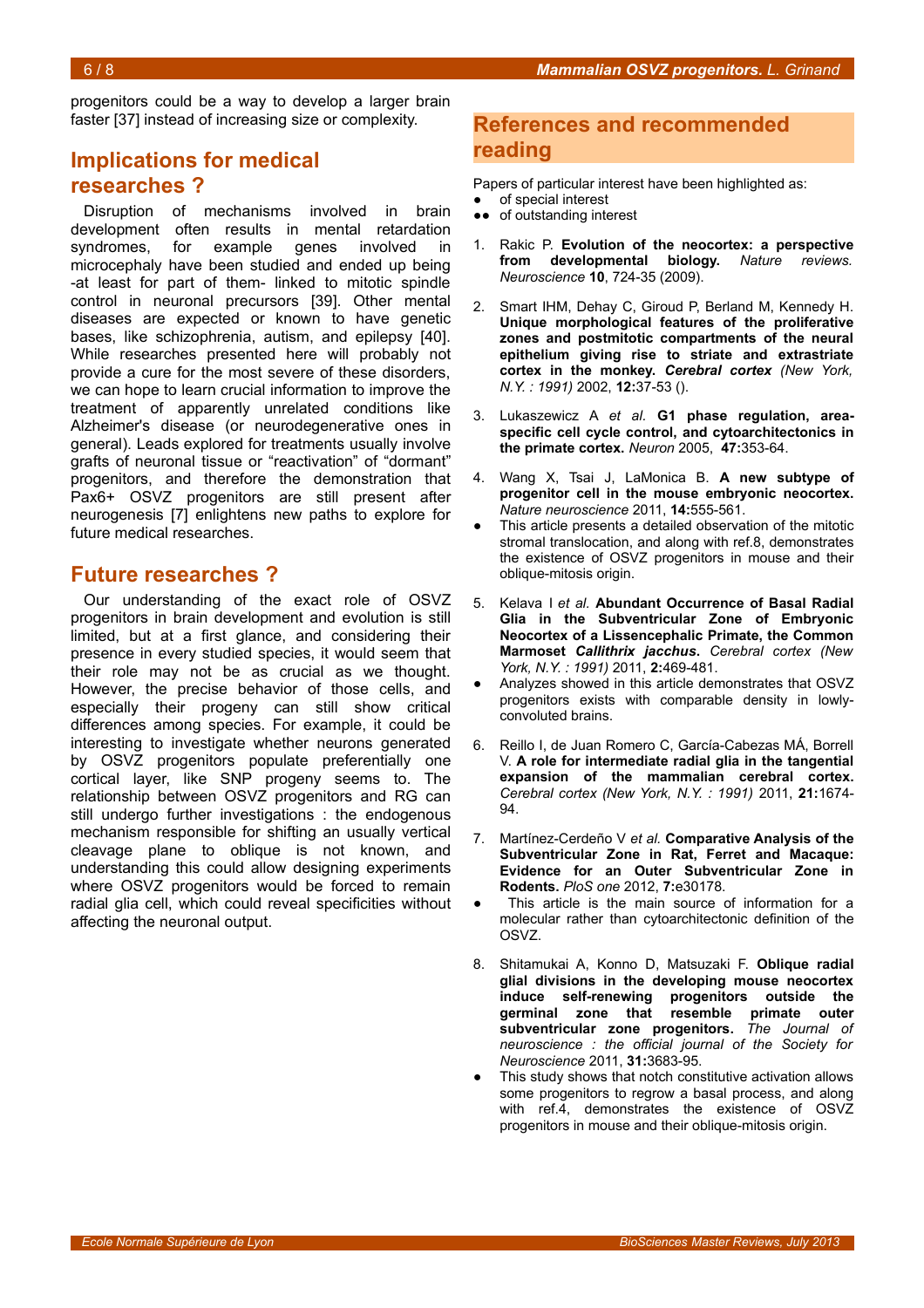#### 7 / 8 *Mammalian OSVZ progenitors. L. Grinand*

- 9. Götz M, Huttner WB. **The cell biology of neurogenesis.** *Nature reviews. Molecular cell biology* 2005, **6:**777-88.
- Review for radial glia description
- 10. Taverna E, Huttner W.B. **Neural Progenitor Nuclei IN Motion.** *Review for Interkinetik nuclear migration* 2010**.**
- 11. Pontious A, Kowalczyk T, Englund C, Hevner RF. **Role of intermediate progenitor cells in cerebral cortex development.** *Developmental neuroscience* 2008, **30:**24-32.
- Review for intermediate progenitors.
- 12. Noctor SC, Flint C, Weissman T, Dammerman RS, Kriegstein R. **Neurons derived from radial glial cells establish radial units in neocortex.** *Nature* 2001, **409:**714-20.
- 13. Miyata T, Kawaguchi A, Okano, Ogawa M. **Asymmetric inheritance of radial glial fibers by cortical neurons.** *Neuron* 2001*,* **31:**727-41.
- 14. Malatesta P, Hartfuss E, Götz M. **Isolation of radial glial cells by fluorescent-activated cell sorting reveals a neuronal lineage.** *Development (Cambridge, England)* 2000, **127:**5253-63.
- 15. Miyata T *et al.* **Asymmetric production of surfacedividing and non-surface-dividing cortical progenitor cells.** *Development (Cambridge, England)* 2004, **131:**3133-45.
- 16. Pinto L *et al.* **Prospective isolation of functionally distinct radial glial subtypes--lineage and transcriptome analysis.** *Molecular and cellular neurosciences* 2008, **38:**15-42.
- 17. Haubensak, W., Attardo, A., Denk, W. & Huttner, W.B. Neurons arise in the basal neuroepithelium of the early mammalian telencephalon: a major site of neurogenesis. *Proceedings of the National Academy of Sciences of the United States of America* **101**, 3196-201 (2004).
- 18. Noctor SC, Martínez-Cerdeño V, Ivic L, Kriegstein AR. **Cortical neurons arise in symmetric and asymmetric division zones and migrate through specific phases.** *Nature neuroscience* 2004, **7:**136-44.
- 19. Martínez-Cerdeño V, Noctor SC, Kriegstein AR. **The role of intermediate progenitor cells in the evolutionary expansion of the cerebral cortex.** *Cerebral cortex (New York, N.Y. : 1991)* 2006, **16 Suppl 1:**i152-61.
- 20. Attardo A, Calegari F, Haubensak W, Wilsch-Bräuninger M, Huttner WB. **Live imaging at the onset of cortical neurogenesis reveals differential appearance of the neuronal phenotype in apical versus basal progenitor progeny.** *PloS one* 2008, **3:**e2388.
- 21. Gal JS *et al.* **Molecular and morphological heterogeneity of neural precursors in the mouse neocortical proliferative zones.** *The Journal of neuroscience : the official journal of the Society for Neuroscience* 2006, **26:**1045-56.
- This article constitute the original description of short neural precursors, and concludes it might be a subclass of intermediate progenitor.
- 22. Kowalczyk T *et al.* **Intermediate neuronal progenitors (basal progenitors) produce pyramidal-projection neurons for all layers of cerebral cortex.** *Cerebral cortex (New York, N.Y. : 1991)* 2009, **19:**2439-50.
- 23. Stancik EK, Navarro-Quiroga I, Sellke R, Haydar TF. **Heterogeneity in ventricular zone neural precursors contributes to neuronal fate diversity in the postnatal neocortex.** *The Journal of neuroscience : the official journal of the Society for Neuroscience* 2010, **30:**7028- 36.
- This article completes the study of SNPs from ref.21 and concludes that they are not a subclass of IPs.
- 24. Mo Z, Zecevic N. **Is Pax6 critical for neurogenesis in the human fetal brain?** *Cerebral cortex (New York, N.Y. : 1991)* 2008, **18:**1455-65.
- 25. Bayatti N *et al.* **A molecular neuroanatomical study of the developing human neocortex from 8 to 17** weeks revealing the early **differentiation of the subplate and subventricular zone.** *Cerebral cortex (New York, N.Y. : 1991)* 2008, **18:**1536-48.
- 26. Reillo I, Borrell V. **Germinal Zones in the Developing Cerebral Cortex of Ferret: Ontogeny, Cell Cycle Kinetics, and Diversity of Progenitors.** *Cerebral cortex (New York, N.Y. : 1991)* 2011. [doi:10.1093/cercor/bhr284]
- 27. Konno D *et al.* **Neuroepithelial progenitors undergo LGN-dependent planar divisions to maintain selfrenewability during mammalian neurogenesis.** *Nature cell biology* 2008, **10:**93-101.
- This article studies the effect of LGN-ko on spindle orientation, these mice will also be used to study OSVZ progenitors in ref.8.
- 28. Marthiens V, French-Constant C. **Adherens junction domains are split by asymmetric division of embryonic neural stem cells.** *EMBO reports* 2009, **10:**515-20.
- 29. Fietz, SA, Huttner, W.B. Cortical progenitor expansion, self-renewal and neurogenesis-a polarized perspective. *Current opinion in neurobiology* **21**, 23-35 (2011).
- Review for more information on mitotic spindle control.
- 30. Morin X, Bellaïche Y. **Mitotic Spindle Orientation in Asymmetric and Symmetric Cell Divisions during Animal Development.** *Developmental cell* 2011*,* **21:**102- 19.
- 31. Asami M *et al.* **The role of Pax6 in regulating the orientation and mode of cell division of progenitors in the mouse cerebral cortex.** *Development (Cambridge, England)* 2011, **21:**5067-5078.
- 32. Postiglione MP *et al.* **Mouse Inscuteable Induces Apical-Basal Spindle Orientation to Facilitate Intermediate Progenitor Generation in the Developing Neocortex.** *Neuron* 2011, **72:**269-284.
- This article studies a gene involved in spindle control, very characteristic groups of Pax6+ cells in the OSVZ appear upon spindle randomization.
- 33. Fietz SA *et al.* **OSVZ progenitors of human and ferret neocortex are epithelial-like and expand by integrin signaling.** *Nature neuroscience* 2010, **13:**690-9.
- Along with ref.34, thee articles constitute a precise and valuable characterization of OSVZ progenitors, this one presents in particular a study of integrin signaling.